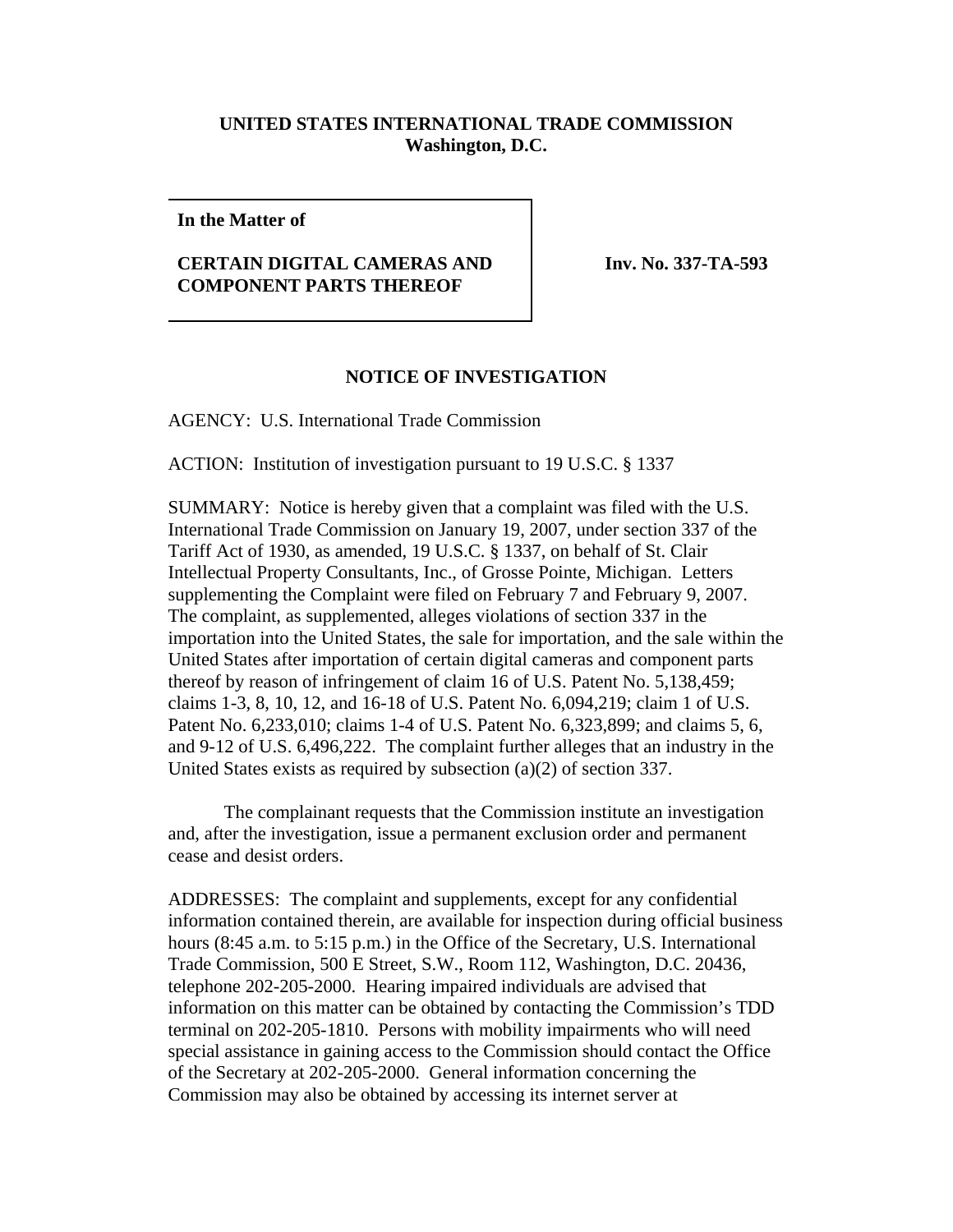http://www.usitc.gov. The public record for this investigation may be viewed on the Commission's electronic docket (EDIS) at http://edis.usitc.gov.

FOR FURTHER INFORMATION CONTACT: David O. Lloyd, Esq., Office of Unfair Import Investigations, U.S. International Trade Commission, telephone (202) 205-2576.

AUTHORITY: The authority for institution of this investigation is contained in section 337 of the Tariff Act of 1930, as amended, and in section 210.10 of the Commission's Rules of Practice and Procedure, 19 C.F.R. § 210.10 (2006).

SCOPE OF INVESTIGATION: Having considered the complaint, the U.S. International Trade Commission, on February 13, 2007, ORDERED THAT –

(1) Pursuant to subsection (b) of section 337 of the Tariff Act of 1930, as amended, an investigation be instituted to determine whether there is a violation of subsection  $(a)(1)(B)$  of section 337 in the importation into the United States, the sale for importation, or the sale within the United States after importation of certain digital cameras and component parts thereof by reason of infringement of one or more of claim 16 of U.S. Patent No. 5,138,459; claims 1-3, 8, 10, 12, and 16-18 of U.S. Patent No. 6,094,219; claim 1 of U.S. Patent No. 6,233,010; claims 1-4 of U.S. Patent No. 6,323,899; and claims 5, 6, and 9-12 of U.S. 6,496,222; and whether an industry in the United States exists as required by subsection  $(a)(2)$  of section 337;

(2) For the purpose of the investigation so instituted, the following are hereby named as parties upon which this notice of investigation shall be served:

(a) The complainant is  $-$ 

St. Clair Intellectual Property Consultants, Inc. 16845 Kercheval Avenue, Suite No. 2 Grosse Pointe, Michigan 48230

(b) The respondent is the following entity alleged to be in violation of section 337, and is the party upon which the complaint is to be served:

> Eastman Kodak Company 343 State Street Rochester, New York 14650

(c) The Commission investigative attorney, party to this investigation, is David O. Lloyd, Esq., Office of Unfair Import Investigations,